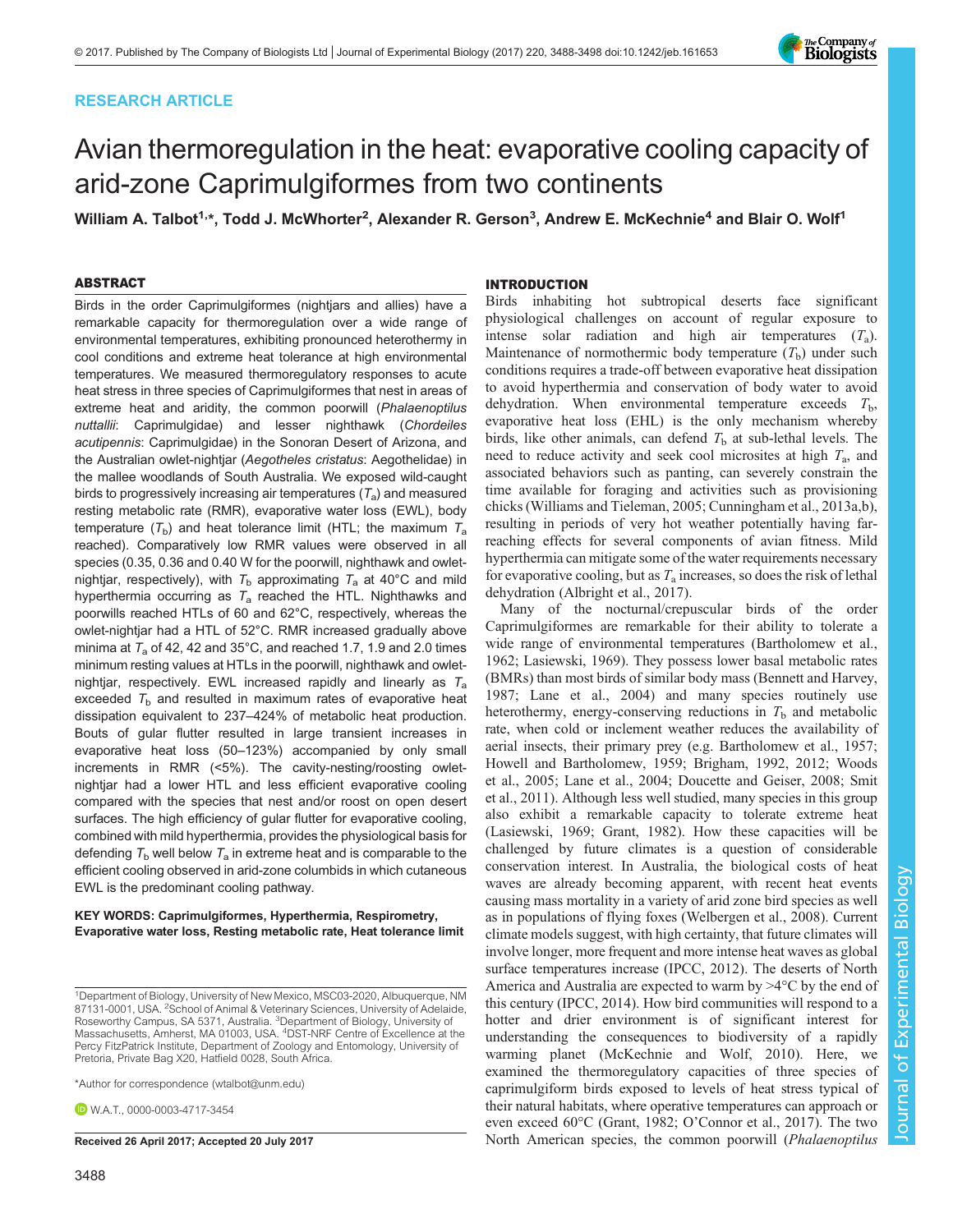| <b>Abbreviations</b> |                            |
|----------------------|----------------------------|
| <b>BMR</b>           | basal metabolic rate       |
| EHL                  | evaporative heat loss      |
| <b>FWI</b>           | evaporative water loss     |
| HTI                  | heat tolerance limit       |
| $M_h$                | body mass                  |
| <b>MHP</b>           | metabolic heat production  |
| <b>RMR</b>           | resting metabolic rate     |
| <b>SLMP</b>          | standard liters per minute |
| $T_{\rm a}$          | air temperature            |
| $T_{\rm b}$          | body temperature           |
| $T_{\rm uc}$         | upper critical temperature |
|                      |                            |

nuttallii Audubon 1844) and lesser nighthawk [Chordeiles] acutipennis (Hermann 1783)], hereafter referred to as 'poorwill' and 'nighthawk', are in the family Caprimulgidae and are common inhabitants of the Sonoran Desert of Arizona. Poorwills are yearround residents whereas nighthawks are migratory and reside in this region from April to September. Both species roost and nest on bare, open ground with access to only scant shade, and so are often exposed to very high  $T_a$  combined with intense solar heat loads [\(Woods et al., 2005;](#page-10-0) [Latta and Baltz, 2012](#page-9-0)). Ground surface temperatures in the Sonoran desert can reach 70°C [\(Nobel, 1984\)](#page-10-0) and black-bulb temperatures as high as 60°C have been recorded near nighthawk nests at the edge of the Salton Sea, CA, USA [\(Grant,](#page-9-0) [1982](#page-9-0)). We also examined thermoregulation in the Australian owletnightjar [Aegotheles cristatus (Shaw, 1790)] of the family Aegothelidae, hereafter referred to as 'owlet-nightjar', which has a widespread distribution in Australia including mallee scrub regions that also experience extreme heat. The owlet-nightjar is a non-migratory species and air temperatures in the daytime over much of its habitat can reach 48–50°C during the summer months (Australian Government Bureau of Meteorology, [http://www.bom.](http://www.bom.gov.au) [gov.au](http://www.bom.gov.au), 2016). Owlet-nightjars avoid some of the extreme heat experienced by the North American species by roosting and nesting in tree cavities ([Brigham and Geiser, 1997; Doucette and Geiser,](#page-9-0) [2008](#page-9-0)). All three of these species appear well adapted to cope with hot, dry climates by virtue of their low resting metabolic rates, their use of a gular flutter mechanism that appears to provide very efficient EHL, and their relatively low and labile  $T<sub>b</sub>$  ([Calder and](#page-9-0) [Schmidt-Nielsen, 1967](#page-9-0); [Bartholomew et al., 1962; Brigham et al.,](#page-9-0) [2012](#page-9-0)).

There appear to be three major mechanisms whereby birds increase rates of evaporative heat dissipation in response to rapid heat gain. Two of these involve elevated rates of respiratory heat loss, the first via panting and the second via gular flutter, achieved via rapid pulsation of the hyoid bone [\(Calder and Schmidt-Nielsen,](#page-9-0) [1967](#page-9-0)). In the context of avian heat dissipation, the gular flutter mechanism may be of particular interest because observations suggest that it is a highly efficient mechanism that maximizes evaporative water loss (EWL) without greatly elevating resting metabolic rates and thus internal heat loads, as is commonly observed in passerine birds that rely on panting to enhance respiratory evaporation ([McKechnie et al., 2017\)](#page-10-0). The large and highly vascular surface area of the mouth and throat pouch and a fluttering rate that apparently matches the resonant frequency of the tissues in this area contributes to this efficiency [\(Bartholomew et al.,](#page-9-0) [1968](#page-9-0); [Baumel et al., 1983](#page-9-0)). Although few data exist on the efficiency of this mechanism, in a study of three captive poorwills, oxygen consumption rose by only 12.5% between ambient temperatures of 35 and 47°C, whereas EWL increased by 750% [\(Lasiewski, 1969](#page-9-0)). [Cowles and Dawson \(1951\)](#page-9-0) prevented a Texas nighthawk (*Chordeiles acutipennis*), sitting on the ground at a  $T_a$  of 50°C, from using the gular surfaces for evaporative cooling by holding the bill closed. When the bill was released, the bird immediately resumed gular fluttering and within 5 min its  $T<sub>b</sub>$  had decreased by 0.6°C. In the rufous-cheeked nightjar (Caprimulgus rufigena), which also uses gular flutter, O'[Connor et al. \(2017\)](#page-10-0) reported the highest ratio of EHL to metabolic heat production (EHL/MHP) yet recorded in birds.

This study builds on the very limited, opportunistic research of the past to more fully characterize the thermoregulatory responses of these arid-zone Caprimulgiformes to extreme heat stress. We used heat acclimatized, wild birds to ask: (1) what are the metabolic and EWL rates in these desert-dwelling nightjars and how do they respond to increasing  $T_a$  and during extreme heat stress?; (2) what is the maximum thermal gradient  $(T_a - T_b)$  that these species can maintain during heat exposure and how is this related to their nesting and roosting habits?; (3) what is the magnitude of hyperthermic responses and what are the limits of heat tolerance in these Caprimulgiformes?; (4) what is the risk of dehydration during prolonged exposure to heat stress as experienced by the nightjars continuously sitting on exposed nest sites during the day?; and (5) to what degree does gular flutter enhance the efficiency of heat dissipation?

## MATERIALS AND METHODS

Permits and approval of the experimental protocol were obtained from the Institutional Animal Care and Use Committees of the University of New Mexico (protocol no. 12-100537-MCC) and the University of Adelaide (S-2013-151A), the Animal Ethics Committee of the University of Pretoria (protocol EC054-16), the US Fish and Wildlife Service, the Arizona Game and Fish Department and the South Australian Department of Environment, Water and Natural Resources.

Values for variables are given as means±s.d. and values for slopes are given with confidence intervals.

## Field site, bird capture and care

Twenty-two nighthawks and 36 poorwills were captured in the early evening near livestock water tanks in the palo verde cacti–mixed scrub habitat of the Sonoran Desert (Pinal Co., AZ, USA; 32°31′N 111°01′ W 1097 m a.s.l.). Prior to placement in the chamber, the mean body mass  $(M_b)$  of poorwills was 44.1 $\pm$ 4.1 g and that of nighthawks 50.6  $\pm$ 5.6 g. Recaptured poorwills were not used in analysis. The study took place during the months of June to September in both 2012 and 2013. Maximal  $T_a$  reported from nearby weather stations during this period was 42.2°C. Birds were captured in mist nets and transported in cloth bags to the field laboratory. The birds were held an average of 4.1 h (minimum 1.2 h) after capture without supplemental food or water to allow for a post-absorptive state. Experiments were performed the night of capture during the active phase and coolest part of their diel cycle. Birds were released at their capture site in the early morning. Released birds flew away vigorously.

Twenty-three owlet-nightjars were captured in mallee woodlands on the Gluepot Reserve (SA, Australia; 33°46′S 140°07′E 61 m a.s.l.). Prior to placement in the chamber, the mean  $M<sub>b</sub>$  of owlet-nightjars was 44.2±3.2 g. Captures occurred in February and March 2014. Maximal  $T_a$  recorded at the reserve during this period was 44.4 °C. A recaptured bird was not used in analysis. Birds were captured in mist nets using playback within 2 h of dawn and transported to the field laboratory in cloth bags. They were held for an average of 5.9 h (minimum 2.4 h) after capture without supplemental food or water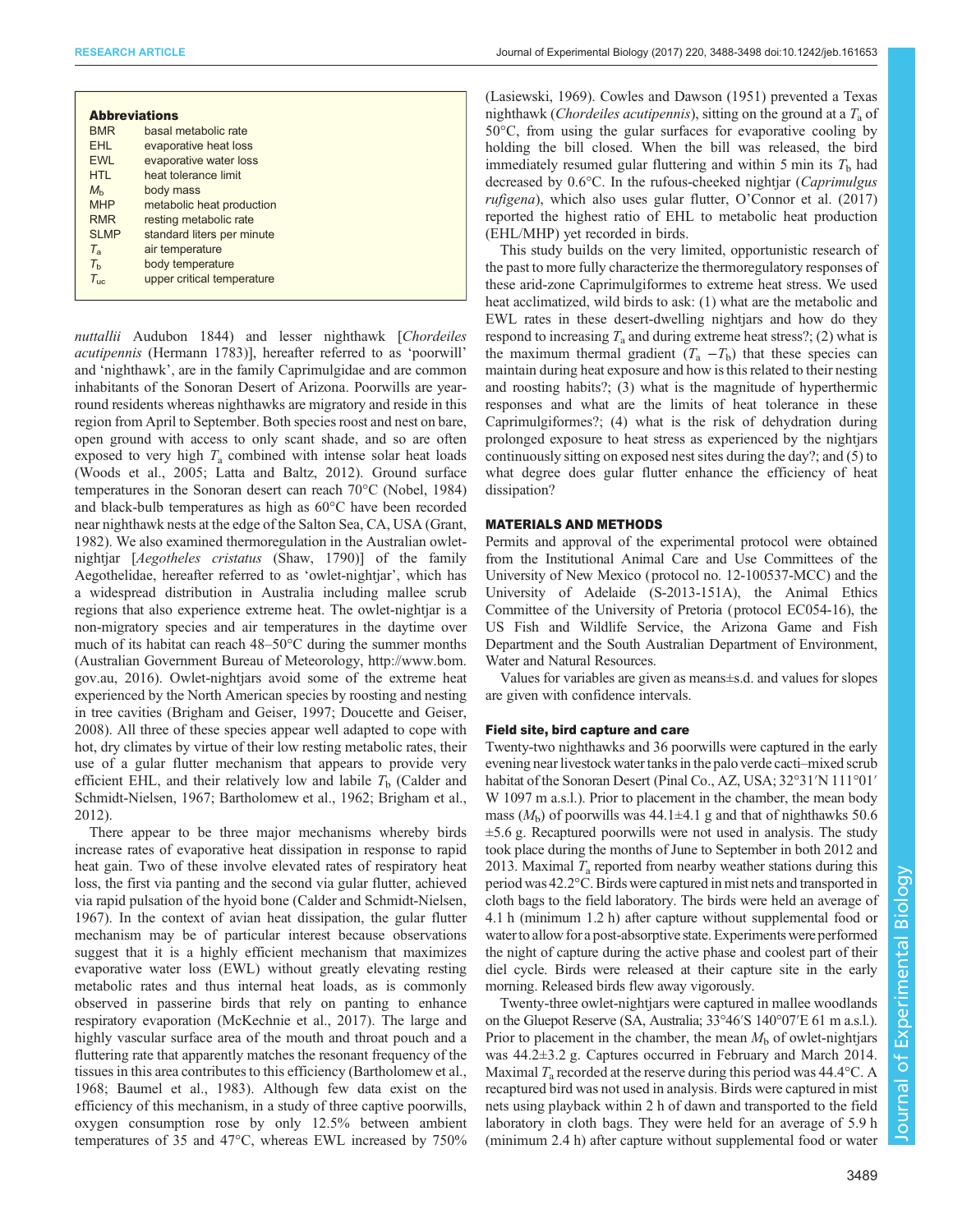to allow for a post-absorptive state. Experiments were performed on the day of capture and the birds were released at the capture site at dusk. Released birds flew away vigorously. The measurements on the owlet-nightjars were made during the rest phase of their circadian cycle whereas the measurements on the nighthawks and poorwills were made during the active phase of their circadian cycle. As a part of a larger suite of studies, data were obtained from diurnal birds during the day and nocturnal birds during the night. The photoperiod under which studies were undertaken on the owletnightjars was entirely a logistical issue related to the availability of power discovered only after we were afield. All individuals held longer than 4 h were given approximately 4 ml of water by gavage prior to being placed in the metabolic chamber and again prior to their release.

#### Measurements of metabolism, EWL and  $T<sub>b</sub>$

Rates of CO<sub>2</sub> production and EWL were determined using a flowthrough respirometry system. The respirometry chamber was a transparent plastic container (5 l with maximal external dimensions approximately 22 cm×25 cm×12 cm, Rubbermaid, Atlanta, GA, USA) modified by the addition of ports for incurrent and excurrent air flow and a thermocouple. The bird rested on a plastic mesh platform 5 cm above a 2 cm layer of medium weight mineral oil, an arrangement that trapped excreta and prevented oiling of feather surfaces. The chamber was housed in an insulated ice chest in which  $T_a$  was controlled to within  $\pm 0.5^{\circ}$ C with a Peltier unit (AC-162 Peltier-Thermoelectric Air Cooler and TC-36-25-rs232 controller, TE Technology, Traverse City, MI, USA). Dry air was produced by pushing compressed air through a membrane air dryer (Champion® CMD3 air dryer and filter, Champion Pneumatic, Quincy, IL, USA) or calcium sulfate desiccant column (W. A. Hammond Drierite Co., Xenia, OH, USA). The dry air stream pushed into the respirometry chamber was regulated using mass flow controllers (30 or 50 standard liters per minute, SLPM, range) with an accuracy of  $\pm 0.8\%$ of the reading ±0.2% of the full scale (Alicat Scientific Inc., Tuscon, AZ, USA). Mean flow rate at which samples were obtained was  $15.5\pm$ 9.3 SLPM, but ranged from 4 to 40 SLPM. Sub-samples of incurrent and excurrent air were directed through a  $CO<sub>2</sub>/H<sub>2</sub>O$  analyzer (model LI-840A, LICOR, Lincoln, NE, USA) calibrated as described in [Whitfield et al. \(2015\)](#page-10-0). Prior to placement in the chamber, each bird was hooded and briefly restrained (approximately 20 s) while a temperature-sensitive PIT ( passive integrated transponder) tag (model TX1411BBT, Biomark, Boise, ID, USA) was injected into the abdominal cavity through an antiseptically prepared skin site. A droplet of cyanoacrylate adhesive closed the needle puncture site and the bird was released bearing the tag. The technique involved brief restraint (approximately 30 s), and was deemed less stressful to the bird than employing anesthesia. Mass was obtained to ±0.1 g (scale model V31XH2, Ohaus, Parsippany, NJ, USA). An infrared light and video camera allowed continuous observation of the subject bird in the darkened ice chest. A bird was considered to have tolerated this intervention well if it demonstrated escape attempts while being placed into the chamber, engaged in exploration of the chamber, then settled into quiet, but alert posture with eyes open and only shifted position slightly or moved its head to look about the chamber. Core  $T<sub>b</sub>$  was recorded every 10 s from a transceiver, placed within the ice chest, that interrogated the PIT tag (Biomark FS2001). Chamber temperature  $(T_a)$  was continuously monitored with a type T thermocouple (TC-2000 thermocouple reader, Sable Systems International, Las Vegas, NV, USA). Respirometry chamber  $CO<sub>2</sub>$  and humidity values were recorded once each second via an A-D converter (UI-2, Sable

Systems International) and data were captured on a laptop computer using Expedata (version 1.4.15, Sable Systems International).

During each trial the bird was exposed initially to a  $T_a$  (30–35°C) approximating thermoneutrality as defined in earlier studies [\(Doucette and Geiser, 2008](#page-9-0); [Bartholomew et al., 1962; Lasiewski](#page-9-0) [and Dawson, 1964\)](#page-9-0). When the bird was calm as indicated by  $CO<sub>2</sub>/$  $H_2O$  values that had reached a nadir and  $T_b$  and  $T_a$  were stable for approximately 10 min, the bird was exposed to higher  $T_a$  from 40<sup>o</sup>C or higher upward in 2°C increments over a period of 1–3 h. Dry air flow rate was adjusted to maintain chamber water vapor values <5.0 ppt (dew point <−5°C) to avoid impairing EWL because of increased chamber humidity [\(Lasiewski et al., 1966\)](#page-9-0). Flow rates of up to 40 SLPM were required to maintain acceptable water vapor pressure levels as the birds increased evaporation with rising  $T_a$ . Calculation of metabolic rate from  $CO<sub>2</sub>$  production rather than  $O<sub>2</sub>$ utilization is more reliable with higher flow rates. The data used for analysis were taken after 5–10 min of stable  $T<sub>b</sub>$  at a stable  $T<sub>a</sub>$  and from birds at rest showing no evidence of flight attempts or escape behavior at the time. A trial was terminated if the bird demonstrated continuous active escape behavior or evidence of neurological impairment by loss of balance or righting reflex. Trials were also terminated if a heat tolerance limit (HTL) was reached, which we defined as a  $T<sub>b</sub>$ approaching 45°C close to lethal limits of ∼46°C (Lutterschmidt and Hutchinson, 1997) or, as this  $T<sub>b</sub>$  was approached, a rate of  $T<sub>b</sub>$  increase greater than 0.1°C min<sup>-1</sup>. The bird was then removed from the chamber, cooled, given additional water by gavage, and observed for thermoneutral  $T<sub>b</sub>$  and normal behavior before release. Only one instance of mortality occurred during the course of these experiments.

## Calculations and statistical analysis

 $CO<sub>2</sub>$  production ( $\dot{V}_{CO<sub>2</sub>}$ ) was calculated using equation 10.5 from [Lighton \(2008\).](#page-9-0) Metabolic heat gain (W) was calculated as in [Walsberg and Wolf \(1995\)](#page-10-0) assuming a respiratory quotient (RQ) of 0.71; metabolic heat gain so calculated is herein referred to as the resting metabolic rate (RMR). Rates of EWL were calculated using equation 10.9 from [Lighton \(2008\),](#page-9-0) assuming 0.803 mg  $H<sub>2</sub>O$  per ml of water vapor. The calculation for EHL was based on 2.406 J mg−<sup>1</sup> H<sub>2</sub>O. Statistical analyses were performed on data obtained from birds that remained calm or resting during the temperature trials. One poorwill and two nighthawks were excluded from the analysis as outliers because RMR values varied erratically to 3.6 times the mean RMR of the remaining birds. Graphs and statistical analyses were produced in R (v3.1; R Development Core Team 2011) inside RStudio (v0.98.932). The R package segmented was used to estimate breakpoints in the rate of change in response variables [\(Muggeo, 2008](#page-10-0)). Regression formulas for the relationships between EWL, RMR, EHL/MHP and  $T<sub>b</sub>$  as a function of  $T<sub>a</sub>$  were obtained using the linear mixed effects model from R package lme4 (version 1.1-13, https://CRAN.R-project.org/package=lme4).

#### RESULTS RMR

# Minimum RMR values varied from 0.35 to 0.40 W and were found at test  $T_a=42^{\circ}\text{C}$  in the poorwill and nighthawk and test  $T_a=35^{\circ}\text{C}$  in the owlet-nightjar ([Table 1](#page-3-0)). Segmented regressions indicate inflection points from  $T_a=40.3$  to 50.2°C at which the slope of the RMR as a function of  $T_a$  changes. Below this point, the slope is zero or slightly negative, and above this point, it increases to 0.01– 0.02 W °C−<sup>1</sup> in poorwills and nightjars but shows a sharp increase in the owlet-nightjar ([Table 1](#page-3-0), [Fig. 1](#page-4-0)). The breadth of regression line confidence intervals was quite narrow except for high variability in the owlet-nightjar at high  $T_a$  [\(Table 2](#page-3-0)). Maximum average RMRs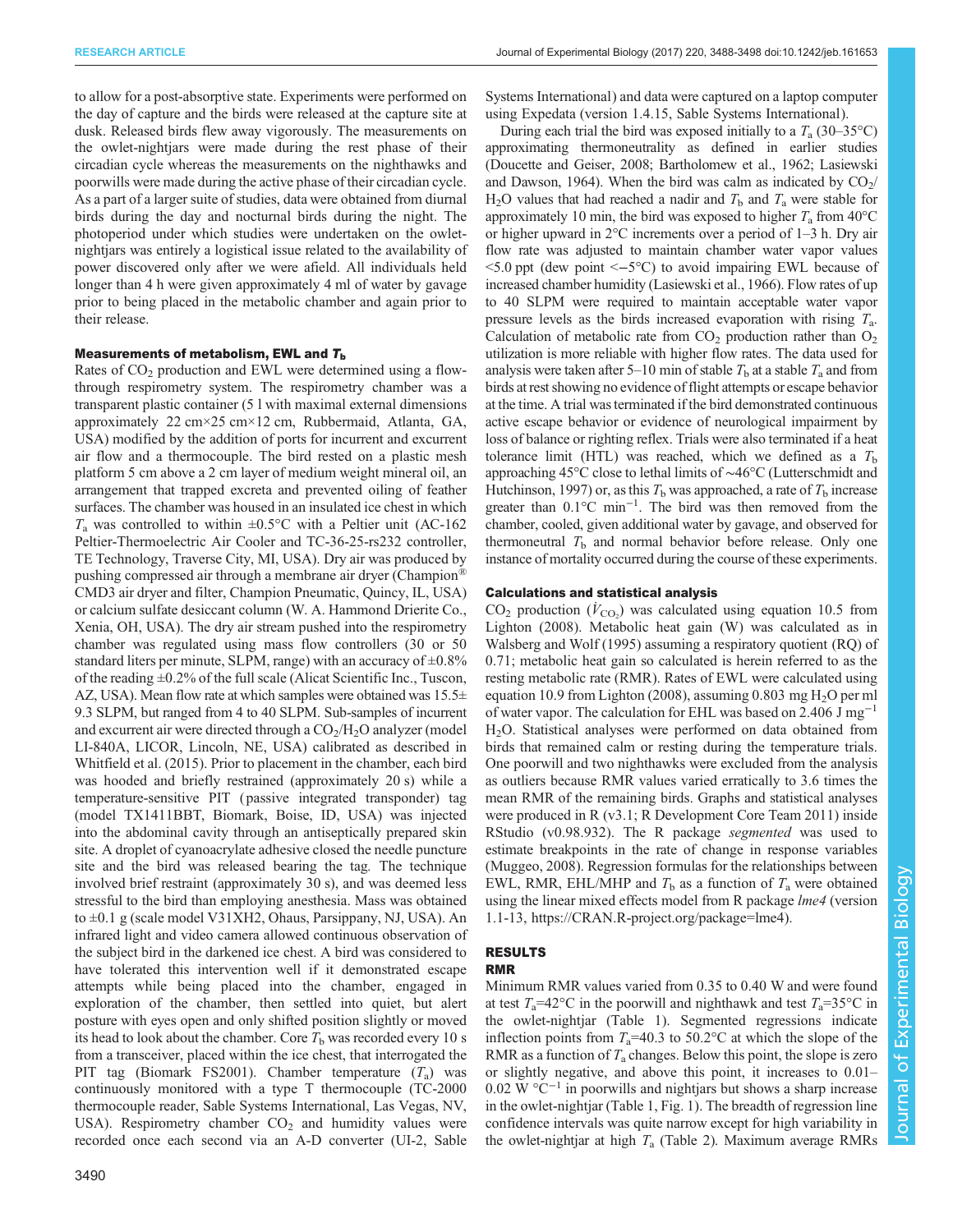<span id="page-3-0"></span>

|  | Table 1. Variables related to thermoregulation at high air temperature in three arid-zone Caprimulgiformes |  |
|--|------------------------------------------------------------------------------------------------------------|--|
|  |                                                                                                            |  |

| Variable                                                                                  | Common poorwill     | Lesser nighthawk    | Australian owlet-nightjar |
|-------------------------------------------------------------------------------------------|---------------------|---------------------|---------------------------|
| $M_{\rm b}$ (g)                                                                           | $44.1 \pm 4.1$ (34) | $50.6 \pm 5.6$ (21) | $44.2 \pm 3.2$ (23)       |
| $T_{\rm b}$                                                                               |                     |                     |                           |
| Min. $T_{\rm b}$ (°C)                                                                     | $38.4\pm0.8(6)$     | $38.8 \pm 0.18$ (3) | $37.7 \pm 1.4(7)$         |
| $T_a$ at min. $T_b$ (°C)*                                                                 | 30                  | 30                  | 30                        |
| Inflection $T_a$ (°C)                                                                     | 48                  | 52.1                | 47.2                      |
| $T_b$ versus $T_a$ slope below inflection (°C °C <sup>-1</sup> ) <sup>‡</sup>             | 0.09                | 0.11                | 0.22                      |
| $T_{\rm b}$ versus $T_{\rm a}$ slope above inflection (°C °C <sup>-1</sup> ) <sup>‡</sup> | 0.24                | 0.33                | 0.47                      |
| Max. $T_{\rm b}$ (°C)                                                                     | $42.6 \pm 0.8(5)$   | $43.6 \pm 0.4$ (3)  | $43.7 \pm 0.7$ (5)        |
| $T_a$ at max. $T_b$ (°C)*                                                                 | 62                  | 60                  | 52                        |
| HTL $(^{\circ}C)^{*}$                                                                     | 62                  | 60                  | 52                        |
| <b>RMR</b>                                                                                |                     |                     |                           |
| Min. RMR (W)                                                                              | $0.35 \pm 0.12$ (9) | $0.36\pm0.06(5)$    | $0.40\pm0.07(9)$          |
| $T_a$ at min. RMR (°C) <sup>*</sup>                                                       | 42                  | 42                  | 35                        |
| Inflection $T_a$ (°C)                                                                     | 40.3                | 56.2                | 50.7                      |
| RMR slope below inflection (W $^{\circ}$ C <sup>-1</sup> ) <sup>‡</sup>                   | $-0.01$             | 0.00                | 0.00                      |
| RMR slope above inflection (W $^{\circ}$ C <sup>-1</sup> ) <sup>‡</sup>                   | 0.01                | 0.02                | 0.21                      |
| Max. RMR (W)                                                                              | $0.59\pm0.22(5)$    | $0.68 \pm 0.08$ (3) | $0.79 \pm 0.34$ (5)       |
| $T_a$ at max. RMR (°C) <sup>*</sup>                                                       | 62                  | 60                  | 52                        |
| Max. RMR/min. RMR                                                                         | 1.69                | 1.89                | 1.98                      |
| <b>EWL</b>                                                                                |                     |                     |                           |
| Min. EWL $(g h^{-1})$                                                                     | $0.21 \pm 0.08$ (6) | $0.20 \pm 0.04$ (3) | $0.21 \pm 0.03$ (8)       |
| $T_a$ at min. EWL (°C) <sup>*</sup>                                                       | 30                  | 30                  | 30.0                      |
| Inflection $T_a$ (°C)                                                                     | 48.2                | 42.9                | 45.3                      |
| EWL slope below inflection (g h <sup>-1</sup> °C <sup>-1</sup> ) <sup>‡</sup>             | 0.07                | 0.04                | 0.05                      |
| EWL slope above inflection (g h <sup>-1</sup> °C <sup>-1</sup> ) <sup>‡</sup>             | 0.15                | 0.11                | 0.21                      |
| Max. EWL $(g h^{-1})$                                                                     | $3.24 \pm 0.76(5)$  | $3.29 \pm 0.27$ (3) | $2.51 \pm 0.69$ (5)       |
| $T_a$ at max. EWL (°C) <sup>*</sup>                                                       | 62                  | 60                  | 52                        |
| Max. EWL/min. EWL                                                                         | 15.43               | 16.45               | 11.95                     |

Data are means±s.d.; number of individuals is in parentheses.  $M_b$ , body mass;  $T_b$ , body temperature;  $T_a$ , air temperature; HTL, heat tolerance limit; RMR, resting metabolic rate; EWL, evaporative water loss.

\*Test  $T_a \pm 0.5$ °C. <sup>‡</sup>Slopes are derived from linear mixed models.

coincided with the heat tolerance limits in all three species; however, some individuals at the highest  $T_a$  exceeded those rates. Maximum RMR for individual poorwills, nighthawks and owlet-nightjars was 1.09, 0.75 and 1.19 W, respectively.

## EWL

Minimal EWL values occurred at the lowest test  $T_a (\sim 30^{\circ}C)$  in each species and increased significantly with increasing  $T_a$  (Table 1, [Fig. 2](#page-5-0)). Above inflection points, which varied among species from  $T_a$ =45.3 to 48.2°C, EWL increased from 0.04–0.07 to 0.11– 0.21 g h<sup>-1</sup> °C<sup>-1</sup> (Table 2). The breadth of the regression line confidence intervals was greater above the inflection point than below in all species. Maximum EWL occurred at each species' HTL and was equivalent to 12–16 times minimal values. In individual poorwills, nighthawks and owlet-nightjars, maximal EWLs of 5.8, 3.5 and 3.6 g h<sup>-1</sup> °C<sup>-1</sup> were recorded, respectively.

# $T_{\rm b}$

From the lowest test  $T_a$  (∼30°C),  $T_b$  increased significantly to the HTL (Table 1, [Fig. 3\)](#page-6-0). Above an inflection point that varied among species from  $T_a=47.2$  to 52.1°C, the rates of increase in  $T_b$ 

approximately tripled (Table 2). The breadth of the regression line confidence limits ranged between 0.1 and 0.3°C (Table 2). At the HTL, an average  $T<sub>b</sub>$  of 42.6–43.7°C was maintained with stable RMR and EWL values for at least 10 min. Maximum  $T<sub>b</sub>$  sustained in an individual poorwill, nighthawk and owlet-nightjar was 44.0, 44.1 and 44.0 $\degree$ C, respectively. These  $T_b$  were reached without distress in only a single bird of each species at test  $T_a=62$ , 62 and 54°C, respectively. Failure to tolerate a given  $T_a$  (see Materials and methods) occurred in three of six poorwills at  $T_a=62^{\circ}\text{C}$ , five of six nighthawks at  $T_a=60^{\circ}\text{C}$ and four of eight owlet-nightjars at  $T_a = 52^{\circ}$ C.

## Gular flutter and heat dissipation

EHL/MHP increased linearly with no evidence of an inflection point from the lowest  $T_a$  to the HTL ([Table 3](#page-4-0), [Fig. 4](#page-7-0)). At the highest  $T_a$ , which only a single nighthawk and a single owlet-nightjar were able to tolerate, the EHL/MHP was actually 15–25% lower than the EHL/MHP at that species' HTL. Maximum EHL/MHP ranged from 2.4 (owlet-nightjar) to 4.2 ( poorwill; [Table 3](#page-4-0)). In most cases, the onset of gular flutter coincided with an increasing  $T_a$  as the chamber temperature was adjusted to the next test  $T_a$ ; however, in 5–8 individuals of each species, we were able to observe the onset of

| Table 2. Slopes of variables as a function of T <sub>a</sub> derived from linear mixed effects models in arid-zone Caprimulgiformes |  |  |  |
|-------------------------------------------------------------------------------------------------------------------------------------|--|--|--|
|-------------------------------------------------------------------------------------------------------------------------------------|--|--|--|

| <b>Species</b>            |            | RMR (W $^{\circ}$ C <sup>-1</sup> )  | EWL (g $h^{-1}$ °C <sup>-1</sup> )   | EHL/MHP                                 | $T_h$ (°C °C <sup>-1</sup> )         |
|---------------------------|------------|--------------------------------------|--------------------------------------|-----------------------------------------|--------------------------------------|
| Common poorwill           | (a)        | $-0.01$ ( $-0.02,0.12$ )             | 0.07(0.06, 0.08)                     | 0.0.13(0.11, 0.14)                      | 0.09(0.06, 0.12)                     |
|                           | (b)        | 0.01(0.00, 0.01)                     | 0.15(0.10, 0.19)                     | No inflection point                     | 0.24(0.20, 0.28)                     |
| Lesser nighthawk          | (a)        | 0.00(0.00, 0.01)                     | 0.04(0.02,0.06)                      | 0.11(0.10, 0.12)                        | 0.11(0.08, 0.15)                     |
|                           | (b)        | 0.02(0.01, 0.04)                     | 0.11(0.11, 0.14)                     | No inflection point                     | 0.33(0.23, 0.44)                     |
| Australian owlet-nightjar | (a)<br>(b) | 0.00(0.00, 0.01)<br>0.29(0.29, 0.29) | 0.05(0.04, 0.06)<br>0.21(0.15, 0.26) | 0.10(0.09, 0.11)<br>No inflection point | 0.22(0.18, 0.25)<br>0.47(0.28, 0.67) |

Slopes below (a) and above (b) the inflection  $T_a$  are given with 95% confidence intervals.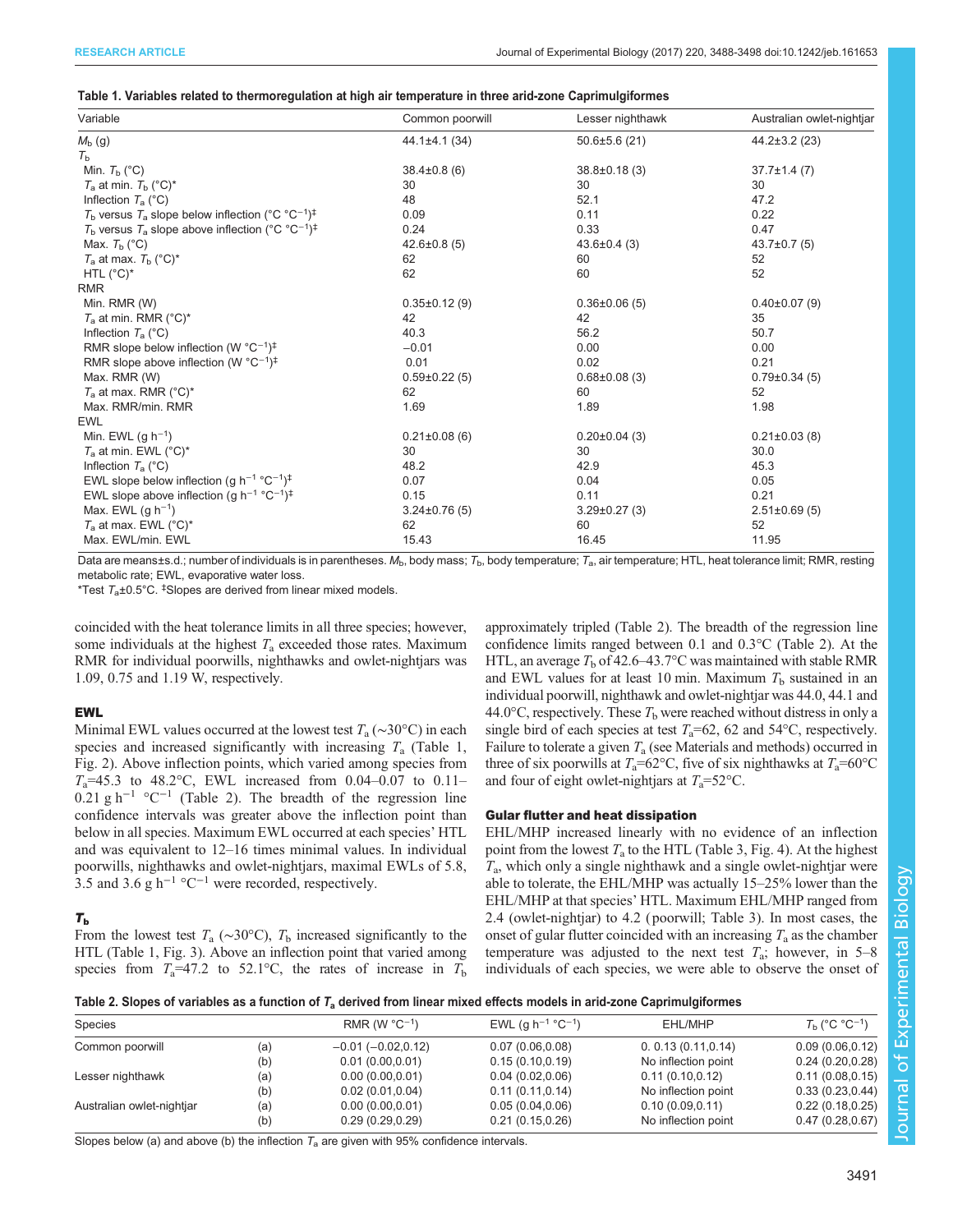<span id="page-4-0"></span>

Fig. 1. Resting metabolic rate (RMR) in three species of caprimulgiform birds over a range of air temperatures  $(T_a)$ . Linear regressions above and below inflection points are shown. In the lower right-hand corner, a summary graph shows the regression lines for common poorwills (N=34, red), lesser nighthawks (N=22, blue) and Australian owlet-nightjars (N=23, green). These data represent only calm birds.

gular flutter during a period of stable  $T_a$ . Thus, we have a record of the changes in RMR and EWL that occur abruptly as gular flutter commences (Table 3, [Fig. 5](#page-8-0)). The onset of gular flutter was associated with an increase in the proportion of MHP dissipated by evaporation from 0.91 to 2.09, from 1.15 to 1.67 and from 0.80 to 1.32 in the poorwill, nighthawk and owlet-nightjar, respectively.

# **DISCUSSION**

Our data for two North American caprimulgids and one Australasian aegothelid reveal efficient evaporative cooling in all three species, providing the capacity for defending  $T<sub>b</sub>$  between 10 and 20 $\rm ^{\circ}C$  below  $T_{\rm a}$ . These findings support the notion that members of the Caprimulgiformes have evolved heat tolerance and evaporative cooling abilities that are unusual among birds [\(Dawson and Fisher, 1969;](#page-9-0) O'[Connor et al., 2017\)](#page-10-0). Our data also reveal considerable variation within this order; maximum EHL/ MHP in the three species we examined here varied from 2.4 (owletnightjar), a value not far above the range typical for passerines [\(Whitfield et al., 2015](#page-10-0); [McKechnie et al., 2017](#page-10-0)), up to 4.2, one of the highest avian values yet documented ([Smith et al., 2015](#page-10-0); [McKechnie et al., 2016a](#page-10-0),[b](#page-10-0); O'[Connor et al., 2017\)](#page-10-0). In the following discussion, we address the performance of each of these

| Table 3. Variables related to the efficiency of evaporative cooling in three arid-zone Caprimulgiformes |  |  |  |
|---------------------------------------------------------------------------------------------------------|--|--|--|
|---------------------------------------------------------------------------------------------------------|--|--|--|

| Variable                                          | Common poorwill         | Lesser nighthawk        | Australian owlet-nightiar |
|---------------------------------------------------|-------------------------|-------------------------|---------------------------|
| Min. EHL/MHP                                      | $0.33\pm0.13(6)$        | $0.38\pm0.06(3)$        | $0.33\pm0.10(7)$          |
| $T_a$ at min. EHL/MHP (°C)*                       | 30                      | 30                      | 30                        |
| Slope of EHL/MHP versus $T_a^{\ddagger}$          | 0.13                    | 0.11                    | 0.10                      |
| Max. EHL/MHP                                      | $4.24 \pm 0.44(5)$      | $3.30\pm0.7(3)$         | $2.37\pm0.22(6)$          |
| $T_a$ at max. EHL/MHP (°C)*                       | 62                      | 60                      | 52                        |
| $Tb$ at onset of gular flutter (°C)               | $39.2 \pm 1.2$ (33)     | $39.8 \pm 1.2$ (19)     | $40.1 \pm 0.9$ (20)       |
| $T_a$ at onset of gular flutter (°C)              | $42.2 \pm 3.3$ (33)     | $42.7\pm3.4(19)$        | $40.8 \pm 1.7(20)$        |
| Change in RMR with gular flutter (W) <sup>§</sup> | (a) $0.33\pm0.04$ (8)   | (a) $0.37\pm0.09$ (8)   | (a) $0.42\pm0.06(5)$      |
|                                                   | (b) $0.33\pm0.05$ (8)   | (b) $0.39\pm0.08$ (8)   | (b) $0.39\pm0.05(5)$      |
| Change in EHL with gular flutter $(W)^{\S}$       | (a) $0.30\pm0.11$ (8)   | (a) $0.42\pm0.17(8)$    | (a) $0.33\pm0.08$ (5)     |
|                                                   | (b) $0.66 \pm 0.19$ (8) | (b) $0.64 \pm 0.21$ (8) | (b) $0.52\pm0.14$ (5)     |
| Change in EHL/MHP with gular flutter <sup>§</sup> | (a) $0.91 \pm 0.31$ (8) | (a) $1.15\pm0.43$ (8)   | (a) $0.80\pm0.17(5)$      |
|                                                   | (b) $2.09\pm0.83$ (8)   | (b) $1.67 \pm 0.60$ (8) | (b) $1.32 \pm 0.25$ (5)   |

Data are means±s.d.; number of individuals is in parentheses. EHL, evaporative heat loss; MHP, metabolic heat production;  $T_a$ , air temperature;  $T_b$ , body temperature; RMR, resting metabolic rate.

\*Test  $\mathcal{T}_\mathtt{a}\mathtt{±}0.5^\circ\mathbb{C}.$   $\mathop{\vphantom {^\circ}}\mathsf{5}$  are derived from linear mixed models.  $\mathop{\vphantom {^\circ}}\mathsf{5}$  Change in variables with onset of gular flutter: (a) before gular flutter and (b) after the onset of gular flutter.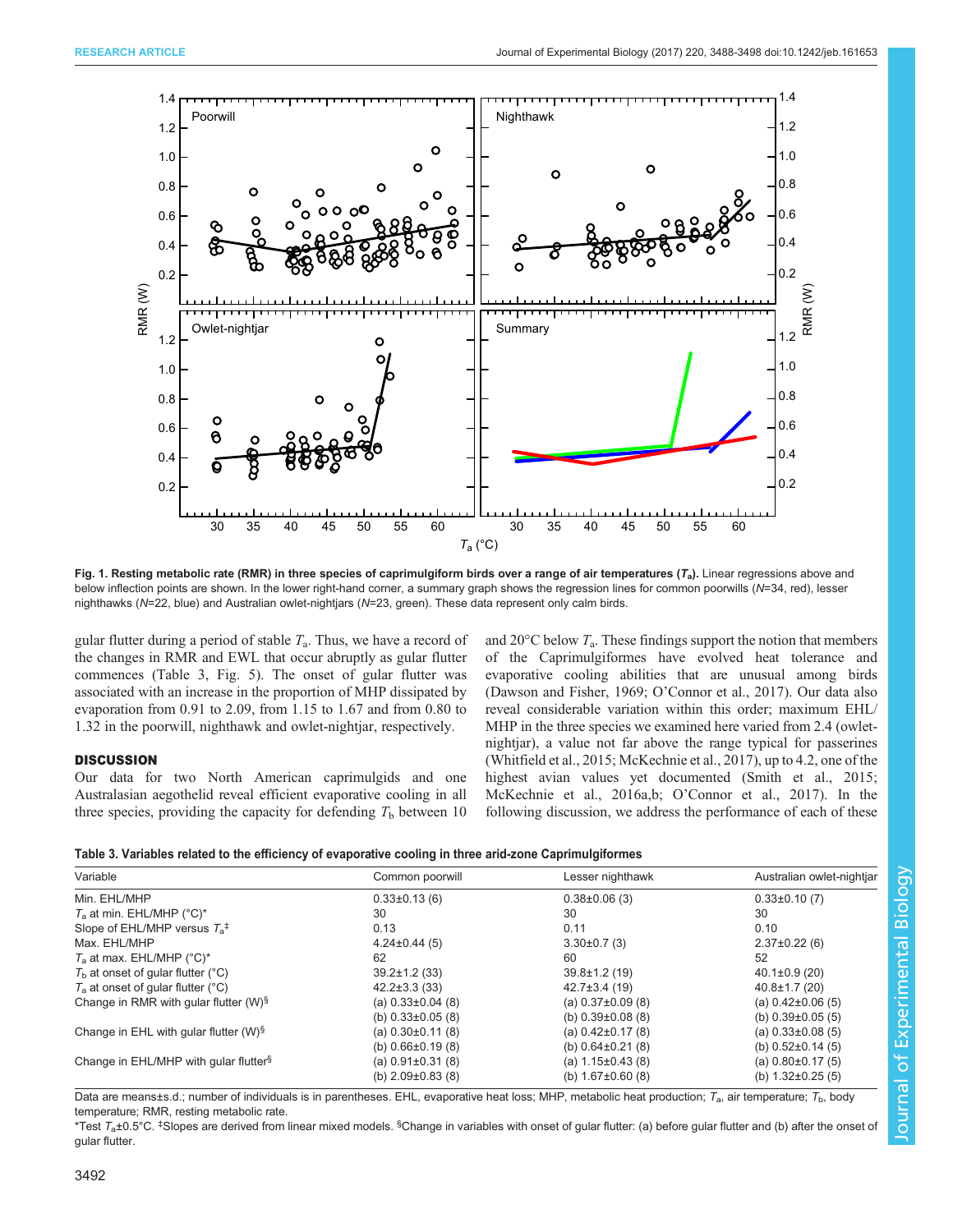<span id="page-5-0"></span>

Fig. 2. Evaporative water loss (EWL) in three species of caprimulgiform birds over a range of  $T_a$ . Linear regressions above and below inflection points are shown. In the lower right-hand corner, a composite graph shows the regression lines for common poorwills (N=34, red), lesser nighthawks (N=22, blue) and Australian owlet-nightjars (N=23, green). These data represent only calm birds.

species in detail, comparing our results with those from other avian taxa and the existing nightjar literature.

## RMR

Measurements of RMR provide insight into the minimum heat load animals experience as a function of  $T_a$  and how internally produced heat contributes to the total heat load during periods of heat stress. Our measurements of RMR are broadly similar to those reported previously, with differences that likely reflect variation in measurement conditions. Our measurements on poorwills and nighthawks were conducted on the night of capture during the active phase of their diel cycle. In our wild-caught poorwills, the lowest RMR was ∼65% greater than RMRs found in previous studies using captive poorwills, acclimated to laboratory conditions [\(Bartholomew et al., 1962; Lasiewski, 1969\)](#page-9-0), but was comparable to values observed in wild-caught South African nightjars (O'[Connor et al., 2017](#page-10-0)). The lowest mass-specific RMR observed in our wild-caught lesser nighthawks was 25% higher than that of the larger common nighthawk (Chordeiles minor) acclimated to laboratory conditions [\(Lasiewski and Dawson, 1964](#page-9-0)). In our study, the lowest RMR observed in the owlet-nightjar averaged  $0.40\pm$ 0.07 W compared with 0.32 W measured by [Doucette and Geiser](#page-9-0) [\(2008\)](#page-9-0). In the latter study, birds were captured before dawn and studied during the rest phase of their diel cycle.

As expected, our RMR values are considerably lower than those measured for passerines; RMRs in passerines of similar mass were approximately 1.5–2.0 times higher than those we observed in the nightjars. For example, two 40 g desert passerines, the white-browed sparrow-weaver of South Africa [\(Whitfield et al., 2015\)](#page-10-0) and the chestnut-crowned babbler of Australia [\(McKechnie et al., 2017\)](#page-10-0) showed average minimal RMRs of 0.54 and 0.59 W. In contrast, desert-nesting Columbiformes showed very similar RMRs to those of the Caprimulgiformes, with the 37 g Namaqua dove (Oena capensis) exhibiting an average RMR of 0.31 W (McKechnie et al., 2016b). The RMR values obtained in this study correspond well to the low metabolic rates noted in caprimulgiform birds in general relative to other taxa ([Lane et al., 2004\)](#page-9-0), a trait that importantly reduces the contribution of metabolic heat to the total heat load that the bird must dissipate via evaporation at high  $T_a$ .

Passerine birds have higher resting metabolic rates than caprimulgids. When  $T_a$  increases and active heat dissipation ( panting) begins, there is a more rapid increase in RMR in passerines than in caprimulgids. Increases in RMR with increasing heat stress add to the total heat load that must be dissipated through evaporation. The high metabolic costs of respiratory evaporative heat dissipation via panting contrast sharply with the negligible energetic costs of gular flutter in the nightjars. [Cowles and Dawson](#page-9-0) [\(1951\)](#page-9-0) commented on the highly effective nature of evaporative cooling via the gular apparatus in the Texas nighthawk and urged further study. [Bartholomew et al. \(1962\)](#page-9-0) noted that the large highly vascularized mouth and gular area in the common poorwill and other nightjars provides a large, effective surface for evaporation, and vigorous gular flutter increases evaporation with little observed increase in metabolism. This highly vascularized mouth of nightjars was clearly illustrated in [Audubon](#page-9-0)'s (1830) print of a whip-poorwill pursuing a moth. [Bartholomew et al. \(1962\)](#page-9-0) found no increase in RMR at  $T_a$  as high as 44 $\degree$ C, concluding that an upper critical temperature  $(T_{\text{uc}})$  must lie above 44°C. Work by [Lasiewski and](#page-9-0) [Dawson \(1964\)](#page-9-0) on common nighthawks also failed to identify a clearly discernible  $T_{\text{uc}}$  and found only gradual increases in RMR over  $T_a$  ranging from 35 to 45°C. [Doucette and Geiser \(2008\)](#page-9-0), in contrast, estimated the  $T_{\text{uc}}$  for owlet nightjars at 34.8°C during the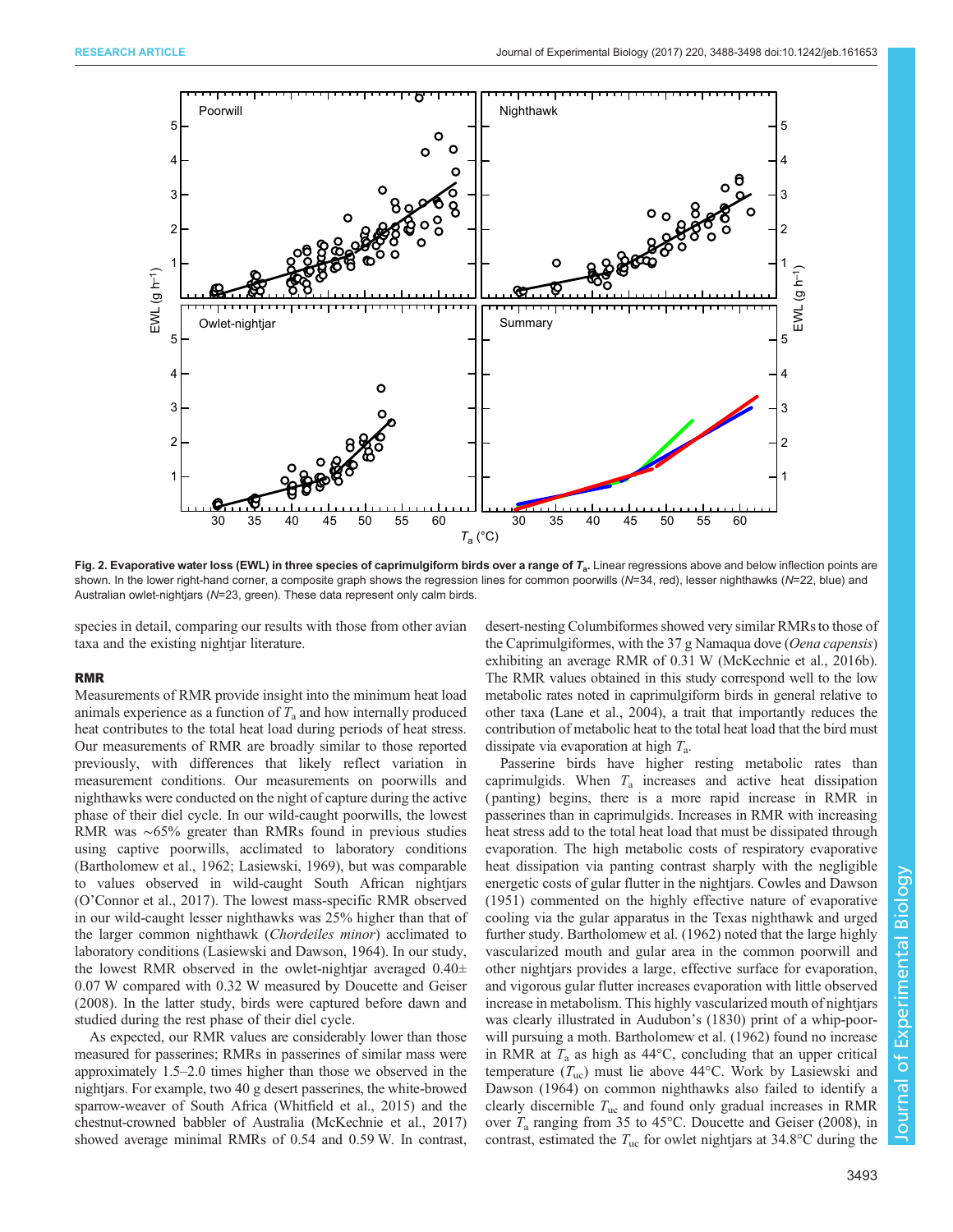<span id="page-6-0"></span>

Fig. 3. Body temperature ( $T<sub>b</sub>$ ) in three species of caprimulgiform birds over a range of  $T<sub>a</sub>$ . Linear regressions above and below inflection points are shown. In the lower right-hand corner, a composite graph shows the regression lines for common poorwills (N=34, red), lesser nighthawks (N=22, blue) and Australian owlet-nightjars (N=23, green). These data represent only calm birds.

summer, but based this value on few data points. Most recently, O'[Connor et al. \(2017\)](#page-10-0) found low stable RMRs across a wide range of high temperatures with no apparent  $T_{uc}$  in rufous-cheeked and freckled nightjars in South Africa. In the present study, we found gradual increases in RMR from the minimal observed values to a point ranging from 40.3 to 56.2°C (identified by segmented regressions) at which there is an abrupt increase in the slope of the RMR as a function of  $T_a$ . We do not define a thermoneutral zone in our birds because the criteria suggested by [Scholander et al. \(1950\)](#page-10-0) are not met. Instead of a range of  $T_a$  at which RMR remains stable, our birds showed decreasing RMR from  $T_a=30^{\circ}\text{C}$  to a minimal value, then a subtle increase in RMR until  $T_a$  neared the HTL. It is likely that birds in the wild, which are not experiencing additional stress from handling or the experimental conditions, might more closely reflect the findings of O'[Connor et al. \(2017\)](#page-10-0) and not show significant metabolic responses to heat stress until reaching the limits of heat tolerance. Other researchers have noted the low metabolic costs of gular flutter and associated it with the small mass of the gular area and the apparent resonant frequency at which the gular area moves, irrespective of temperature ([Lasiewski and](#page-9-0) [Bartholomew, 1966; Bartholomew et al., 1968\)](#page-9-0). They found that common poorwills did not change the frequency of gular flutter, but birds increased the amplitude and the area of the gular apparatus engaged with increasing heat stress.

process in our species, we quantified the costs (increases in RMR) versus the benefits (increases in EHL) where gular flutter occurred intermittently and other variables were stable but before increasing heat stress produced continuous gular flutter. Over a series of 5–10 bouts of gular flutter, we measured changes in metabolic rate and

To gain further insight into the effectiveness of the gular flutter

3494

rates of evaporation immediately before gular flutter commenced, and then during the gular flutter bout that followed. Strikingly, common poorwills showed a 123% increase in EWL when gular flutter commenced, with no concomitant increase in RMR [\(Fig. 5](#page-8-0)). Lesser nighthawks showed a somewhat less effective pattern, with a 50% increase in EWL and a 5% increase in RMR. The cavity-nesting owlet-nightjar's responses were intermediate to those of the other species and showed a 57% increase in EHL and a 6% decrease in RMR. From a practical standpoint, the very low metabolic cost of the gular flutter apparatus (see discussion below) allows for increasing rates of EWL as heat stress increases, without additional metabolic heat contributing to the total heat load, thus saving water and allowing for high heat tolerance. These data indicate that the effectiveness of the gular flutter system used for evaporative heat dissipation by nightjars clearly rivals that found in Columbiformes [\(Smith et al.,](#page-10-0) [2015; McKechnie et al., 2016b\)](#page-10-0), where cutaneous evaporation is paramount, and is far more effective then respiratory evaporation driven by panting observed in most small passerine birds ([Whitfield](#page-10-0) [et al., 2015](#page-10-0); [McKechnie et al., 2017\)](#page-10-0). The differences in evaporative mechanisms among orders clearly affect individual HTLs and the trajectory of  $T<sub>b</sub>$  with increasing heat stress, as well as overall water balance during chronic heat stress.

# EWL

As  $T_a$  increases, all birds become increasingly reliant on EWL for heat dissipation as the gradient between  $T_a$  and  $T_b$  decreases. In nightjars, as  $T_a$  increased, birds transitioned from modest increases in EWL from cutaneous and respiratory surfaces [\(Lasiewski et al.,](#page-9-0) [1971\)](#page-9-0) to activation of the gular flutter apparatus, which greatly increased rates of EWL. In our species, minimum values for EWL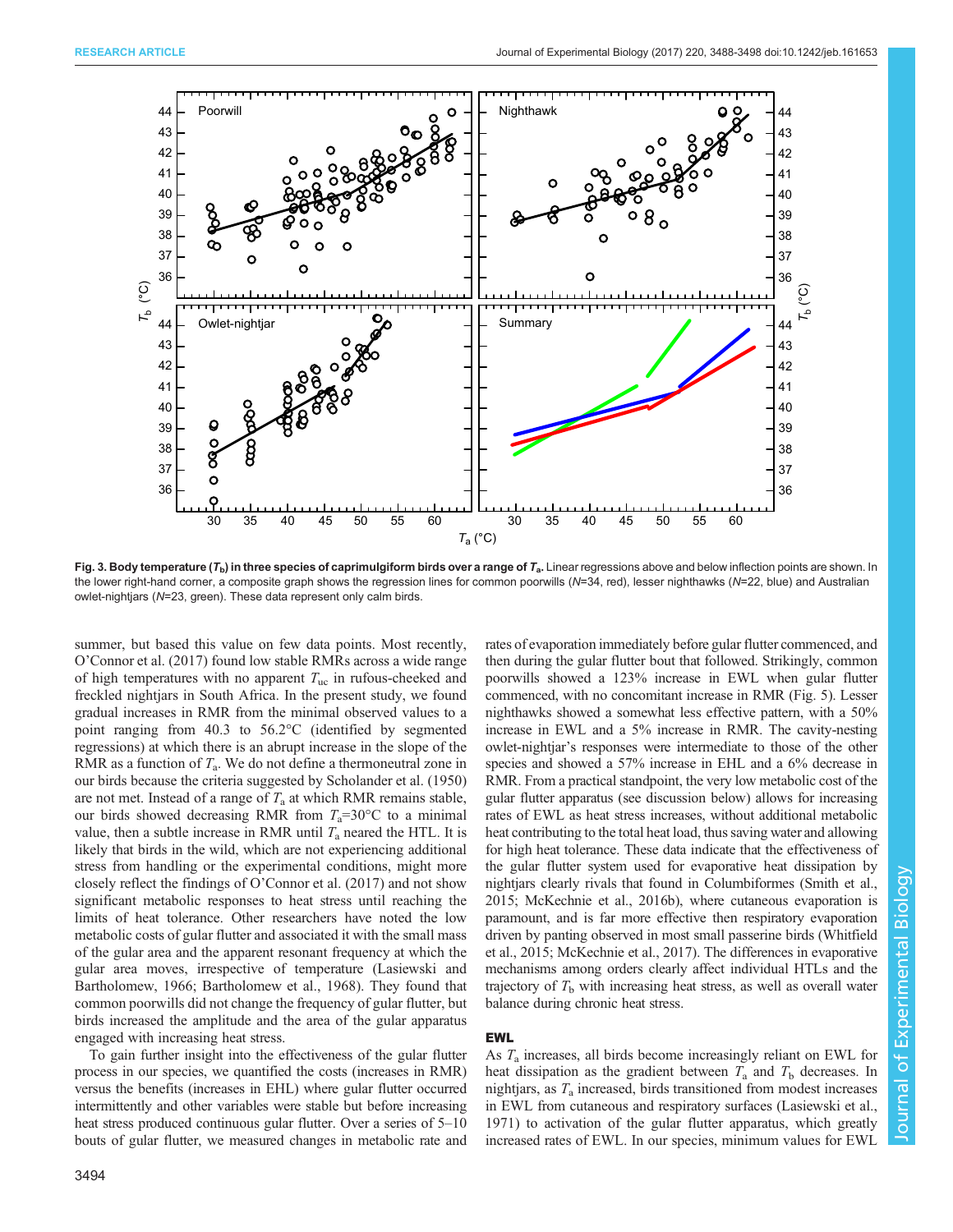<span id="page-7-0"></span>

Fig. 4. The ratio of evaporative heat loss (EHL) to metabolic heat production (MHP) in three species of caprimulgiform birds over a range of  $T_a$ . Linear regressions above and below inflection points are shown. In the lower right-hand corner a composite graph shows the regression lines for common poorwills (N=34, red), lesser nighthawks (N=22, blue) and Australian owlet-nightjars (N=23, green). These data represent only calm birds.

ranged from 0.20 to 0.21 g h<sup>-1</sup> at  $T_a$ =30°C, the lowest test  $T_a$  in our study. These rates are ∼50% higher than the minimal EWL values measured by [Bartholomew et al. \(1962\)](#page-9-0) in captive poorwills, but are very similar to EWL of wild-caught South African nightjars studied by O'[Connor et al. \(2017\)](#page-10-0). As  $T_a$  increased, EWL increased gradually to an inflection point, varying among our species over  $T_a \approx 43-48$ °C, at which EWL increased markedly and reached ~12– 16 times the minimal values at the birds' thermal limits (HTL). Above this inflection point, EWL increased at  $0.11-0.21$  g<sup>-1</sup> h<sup>-1</sup> °C<sup>-1</sup>. O'[Connor et al. \(2017\)](#page-10-0) reported a relatively low and stable EWL in South African nightjars that increased rapidly starting at  $T_a \approx 38-39$ °C at rates of 0.093–0.099 g<sup>-1</sup> h<sup>-1</sup> °C<sup>-1</sup>. Other taxa studied at the same sites and times and by the same techniques show similar values but differences in the inflection point at which there was an abrupt uptick in the rate of water loss. [McKechnie et al. \(2017\)](#page-10-0) in a study of Australian desert passerines found that the spiny-cheeked honeyeater (∼42 g) and the chestnut-crowned babbler (∼52 g) increased EWL at rates of 0.18 and 0.23 g<sup>-1</sup> h<sup>-1</sup> °C<sup>-1</sup> above inflection points at 38.1 and 42.2°C. The slope of EWL for the South African Namaqua dove (∼37 g) was 0.096 g−<sup>1</sup> h−<sup>1</sup> °C−<sup>1</sup> ([McKechnie et al., 2016b](#page-10-0)). Overall, rates of EWL did not differ greatly among these arid-zone taxa; however, inflection points marking a significant increase in EWL vary.

#### Efficiency of evaporative processes: EHL/MHP

We can use the ratio of EHL/MHP to examine the relative efficiency of different evaporative pathways as individuals become reliant on evaporative pathways for heat dissipation when  $T_a$  approaches and exceeds  $T<sub>b</sub>$ . Pathways of EWL vary greatly among different taxa and the relative efficiency of these pathways varies within and among

groups. In general, EWL occurs by means of the respiratory surfaces or skin and the relative importance of these pathways in heatstressed birds differs greatly ([McKechnie et al., 2016a,b](#page-10-0)). In passerine birds, the dominant pathway for evaporative heat dissipation is through respiratory panting, where individuals ventilate the full respiratory surfaces to varying degrees, which results in significant increases in RMR with increasing heat stress and an increased demand for EHL ([Whittow, 1976](#page-10-0); [Wolf and](#page-10-0) [Walsberg, 1996\)](#page-10-0).

EHL/MHP values in the thermoneutral zone are typically <1 and provide insight into the relative EHL compared with total heat loss as denoted by metabolic rate. When  $T_a > T_b$ , the maintenance of a stable  $T<sub>b</sub>$  demands that EHL/MHP>1 and in birds that tolerate very high temperatures (many Columbiformes), these values can exceed 4.0 ([Smith et al., 2015](#page-10-0); [McKechnie et al., 2016a](#page-10-0),[b\)](#page-10-0). Columbiform birds studied to date rely primarily on cutaneous EWL during periods of heat stress, which appears to have little or no metabolic cost associated with evaporation from skin surfaces ([McKechnie](#page-9-0) [and Wolf, 2004](#page-9-0)). A number of researchers have commented on the efficiency of the gular flutter apparatus for evaporative cooling in caprimulgiform birds ([Lasiewski and Seymour, 1972; Grant, 1982](#page-9-0); [Cowles and Dawson, 1951](#page-9-0)). The highest EHL/MHP (5.15) recorded for any bird was noted in the rufous-cheeked nightjar, which employs the gular flutter mechanism during heat exposure (O'[Connor et al.,](#page-10-0) [2017\)](#page-10-0). The highly vascular and capacious oral cavity is a constant feature of nightjar anatomy and in the lesser nighthawk, for example, this area is equivalent to 15% of the total body surface area ([Cowles](#page-9-0) [and Dawson, 1951\)](#page-9-0). [Cowles and Dawson \(1951\)](#page-9-0) showed the efficacy of gular flutter by observing increases in  $T<sub>b</sub>$  in Texas nighthawks when the bill was held closed, thus preventing gular flutter. We found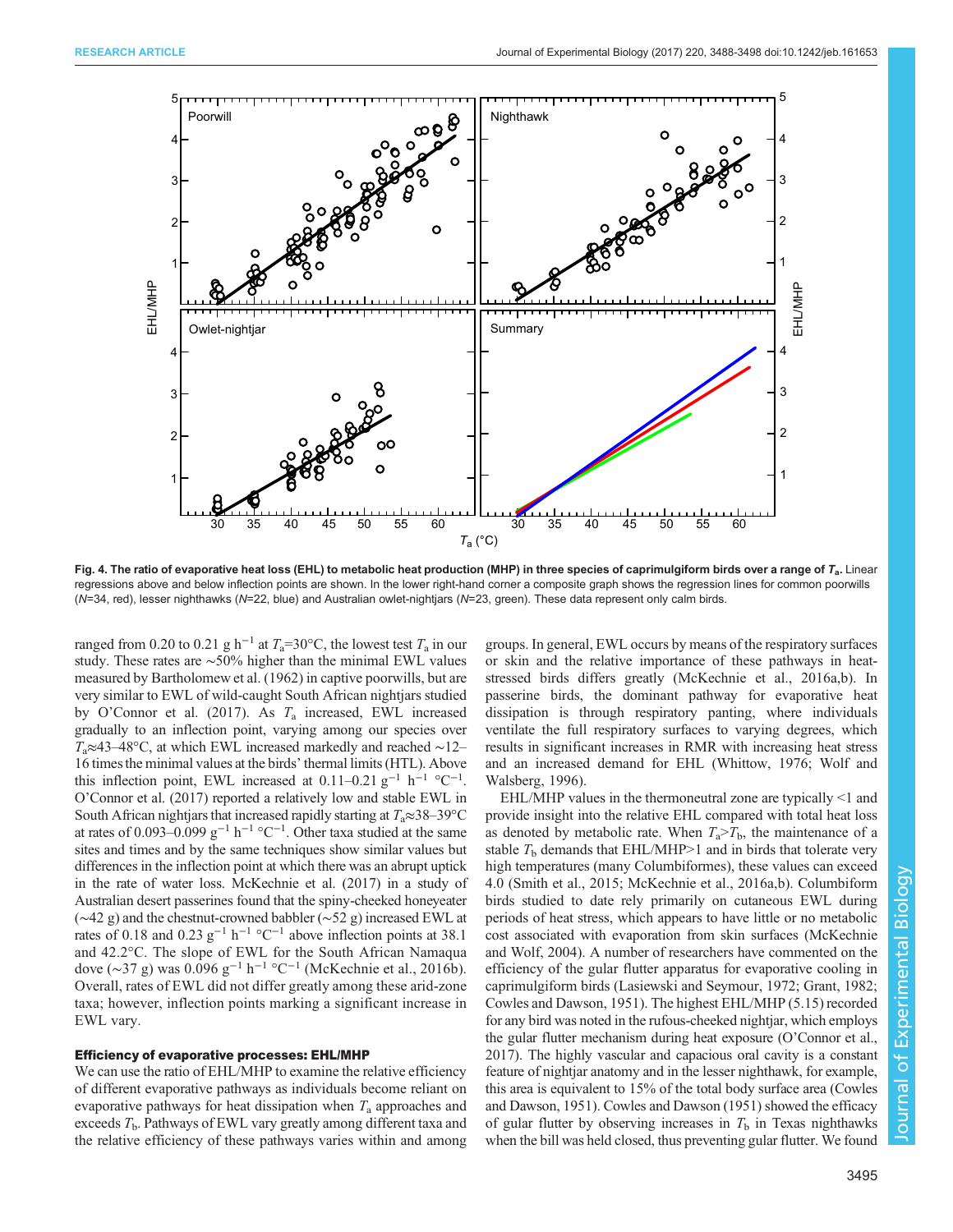<span id="page-8-0"></span>

Fig. 5. Effect of gular flutter on RMR, EHL and EHL/MHP ratio in three species of nightjars. (A) RMR; (B) EHL; and (C) EHL/MHP for common poorwills (N=8), lesser nighthawks (N=8) and Australian owlet-nightjars (N=5). (D) Sample output of direct  $CO<sub>2</sub>$  and  $H<sub>2</sub>O$ measurements from an Australian owletnightjar showing 5 min samples taken before and during gular flutter.

that at  $T_a \approx 40^{\circ}$ C, the onset of gular flutter resulted in increases in EHL/MHP ratios of 44–129% (Fig. 5). We speculate that increases in the depth of gular flutter and the surface area employed with increasing heat stress probably allow our species to increase EHL/ MHP to maximal values comparable to those found in the South African nightjars (O'[Connor et al., 2017](#page-10-0)). As a consequence, very low RMRs combined with high rates of EWL provide a highly effective system for heat dissipation, which we believe is responsible for the very high heat tolerance limits in our nightjars.

## Hyperthermic responses and HTLs

When  $T_a$  approaches  $T_b$ , birds typically respond by increasing EWL and  $T<sub>b</sub>$ . Hyperthermic responses to  $T<sub>a</sub> > T<sub>b</sub>$  can serve to minimize the heat gain from the environment and thus reduce the EWL necessary for thermoregulation. Early research by [Lasiewski and Seymour](#page-9-0) [\(1972\)](#page-9-0) showed that common poorwills exhibit modest hyperthermic responses to increasing heat stress, with  $T<sub>b</sub>$  increasing by 0.13°C per 1°C change in  $T_a$  to 41.6°C at a  $T_a$  of 45°C. O'[Connor et al. \(2017\)](#page-10-0) found increases in  $T<sub>b</sub>$  of 0.12 and 0.14°C per 1°C change in  $T<sub>a</sub>$  in rufous-cheeked and freckled nightjars, with  $T<sub>b</sub>$  reaching 41.5 and 40.1°C, respectively, at  $T_a = 52$ °C. The rate of  $T_b$  increase in our North American nightjars is similar to that found in the African nightjars studied by O'[Connor et al. \(2017\),](#page-10-0) with increases of 0.09 and 0.11 $^{\circ}$ C per 1 $^{\circ}$ C change in  $T_a$  for the poorwill and nighthawk, respectively, and 0.22 $^{\circ}$ C per 1 $^{\circ}$ C change in  $T_a$  in the owlet-nightjar. In contrast to the nightjars, heat-stressed passerines showed increases in  $T_b$  of 0.23–0.58°C per 1°C change in  $T_a$  [\(Whitfield](#page-10-0) [et al., 2015](#page-10-0); [McKechnie et al., 2017](#page-10-0)), while  $T<sub>b</sub>$  of the similar-sized Namaqua dove ( $\sim$ 40 g) increased by 0.11°C per 1°C change in  $T_a$  [\(McKechnie et al., 2016a](#page-10-0),[b](#page-10-0)). The observed hyperthermic responses led to maximum  $T<sub>b</sub>$  in individual birds of 44.0, 44.1 and 44.4°C for poorwills ( $T_a=62^{\circ}$ C), nighthawks ( $T_a=60^{\circ}$ C) and owlet nightjars  $(T_a=52^{\circ}\text{C})$ , respectively. Even at these high  $T_b$ , poorwills and nighthawks were able to maintain a  $T_a - T_b$  gradient of 17.3 and 15.1°C, respectively, whereas the tree cavity-roosting owlet-nightjar maintained a maximal  $T_a - T_b$  gradient of 7.7°C. The maximal gradients observed in comparably sized passerines are in the 2.4–5.4°C range [\(Whitfield et al., 2015](#page-10-0); [Smith et al., 2017](#page-10-0); [McKechnie et al., 2017](#page-10-0)). The performance of nightjars in the heat is currently only rivaled by doves and pigeons; [Smith et al. \(2015\),](#page-10-0) for example, found that mourning doves and white-winged doves can maintain a maximal  $T_a - T_b$  gradient of 14.1 and 15.3°C, respectively. These differences in performance among avian orders translate directly into overall heat tolerance.

During high-temperature events, birds may be severely challenged to evaporate sufficient water to maintain a stable  $T<sub>b</sub>$ and thus be subject to overheating and death. We wanted to establish baseline performance values for heat tolerance in the Caprimulgiformes, as earlier researchers [\(Lasiewski, 1969; Grant,](#page-9-0) [1982\)](#page-9-0) have suggested that this group shows exceptional heat tolerance compared with most other birds. We thus estimated the HTL of nightjars to acute exposure to high  $T_a$ . We defined the HTL as the  $T_a$  at which birds showed rapidly increasing  $T_b$  approaching or reaching a sub-lethal endpoint of  $T<sub>b</sub>=45^{\circ}$ C. We chose  $T<sub>b</sub>=45^{\circ}$ C because the limited data on lethal temperatures suggest that the avian lethal range is from 45.7 to 47.8°C [\(Arad and Marder, 1982](#page-9-0); [Brush, 1965;](#page-9-0) [Randall, 1943\)](#page-10-0). For the ground-nesting/roosting common poorwill and the lesser nighthawk, we observed HTLs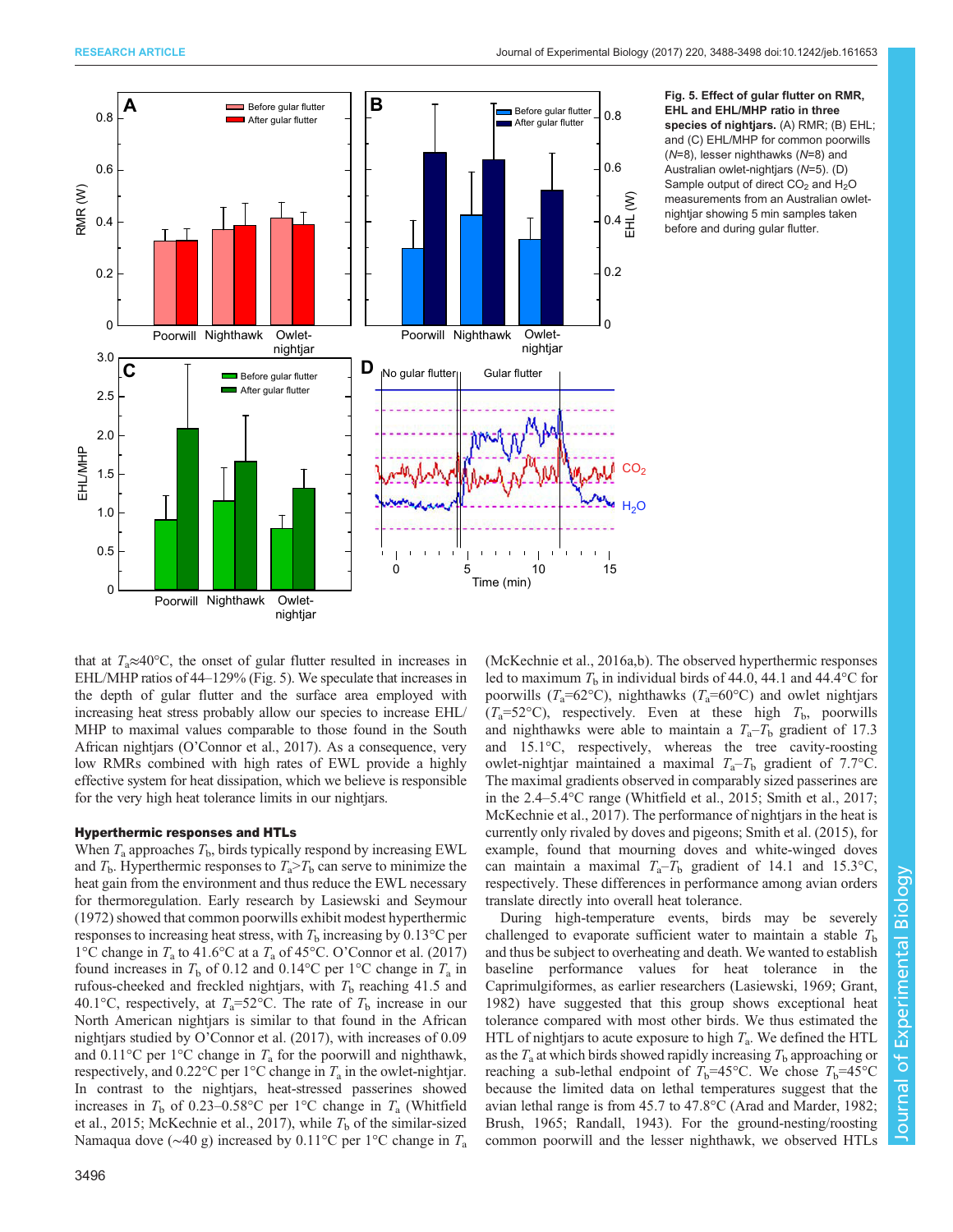<span id="page-9-0"></span>RESEARCH ARTICLE **ARTICLE** ARTICLE ARTICLE **Journal of Experimental Biology (2017)** 220, 3488-3498 doi:10.1242/jeb.161653

of  $T_a \approx 62-64$ °C and 60–62°C, respectively. These values are comparable to the performance observed (58–64°C) in a variety of Columbiformes ([McKechnie et al., 2016a,b](#page-10-0); [Smith et al., 2015\)](#page-10-0). For the Australian owlet-nightjar, which nests/roosts in tree cavities and experiences less extreme heat exposure, the observed HTL was  $T_a \approx 52-54$ °C. Thus, we found that the HTLs of the owlet-nightjar were closer to the HTLs of passerines (HTL  $T_a \approx 48-52$ °C) tested under similar conditions ([Whitfield et al., 2015](#page-10-0); [McKechnie et al.,](#page-10-0) [2017](#page-10-0); [Smith et al., 2017\)](#page-10-0).

#### **Conclusions**

This study builds on earlier seminal studies on nightjars, which recorded their remarkable ability to tolerate heat (Bartholomew et al., 1962; Lasiewski and Dawson, 1964). We worked on heatacclimated, recently captured birds and found that the low resting metabolic rate observed in all species reduces the contribution of metabolic heat to the overall heat load. The use of gular flutter increases evaporative cooling with little metabolic cost compared with the large increases in metabolic heat production associated with panting used by passerines, thus increasing heat tolerance limits and conserving water. This mechanism rivals the performance found in doves and pigeons that primarily rely on cutaneous evaporation for cooling, which also has negligible metabolic costs. Although we present the data for North American nightjars with the Australian owlet nightjar together, their relative performances are in part a function of the differing measurement conditions (active versus rest phase measurements) among species, and differences in their ecologies (ground dwelling versus cavity roosting). All species, however, demonstrate HTLs and capacities for thermoregulation that greatly exceed those of sympatric passerines, potentially making them more resilient to the rapid warming that is occurring in their current distributions.

#### Acknowledgements

We thank Mike and Carla Cadden for the generous use of their property as a field station. We thank Eric Krabbe Smith, Jaqueline O'Neill, Chuck Hayes, Matt Baumann, Michael Griego, Jennifer Clark and Ben Smit for invaluable assistance in the field and in preparation of this manuscript. We also thank BirdLife Australia for allowing us to conduct this research on their property. The Gluepot Reserve management committee, particularly chair, Duncan MacKenzie, and volunteer rangers, Tim and Shirley Pascoe, are thanked for their assistance and advice.

#### Competing interests

The authors declare no competing or financial interests.

#### Author contributions

Conceptualization: W.A.T., T.J.M., A.R.G., A.E.M., B.O.W.; Methodology: B.O.W.; Formal analysis: W.A.T.; Investigation: W.A.T., A.R.G., B.O.W.; Resources: T.J.M., A.E.M., B.O.W.; Data curation: W.A.T.; Writing - original draft: W.A.T., B.O.W.; Writing - review & editing: T.J.M., A.R.G., A.E.M., B.O.W.; Visualization: W.A.T.; Supervision: T.J.M., A.R.G., A.E.M., B.O.W.; Project administration: T.J.M., A.R.G., A.E.M., B.O.W.; Funding acquisition: B.O.W.

#### Funding

This material is based on work supported by the National Science Foundation under IOS-1122228 to B.O.W. Any opinions, findings and conclusions or recommendations expressed in this material are those of the author(s) and do not necessarily reflect the views of the National Science Foundation.

#### References

- [Albright, T. P., Multibwa, D., Gerson, A. R., Smith, E. K., Talbot, W. A., O](http://dx.doi.org/10.1073/pnas.1613625114)'Neill, J. J., McKechnie, A. E. and Wolf, B. O. [\(2017\) Mapping evaporative water loss in](http://dx.doi.org/10.1073/pnas.1613625114) [desert passerines reveals an expanding threat of lethal dehydration.](http://dx.doi.org/10.1073/pnas.1613625114) Proc. Natl. [Acad. Sci. USA.](http://dx.doi.org/10.1073/pnas.1613625114) 114, 2283-2288.
- Arad, Z. and Marder, J. [\(1982\). Effect of long-term heat acclimatization on the](http://dx.doi.org/10.1016/0300-9629(82)90030-5) [thermoregulatory mechanisms of the desert sinai and white leghorn fowls \(](http://dx.doi.org/10.1016/0300-9629(82)90030-5)Gallus domesticus) [Comp. Biochem. Physiol. A](http://dx.doi.org/10.1016/0300-9629(82)90030-5) 72, 185-190.
- Audubon, J. J. (1830). Whip-poor-will. Birds of America, no.82. The Collection, National Gallery of Art, Washington, D. C.
- [Bartholomew, G. A., Howell, T. R. and Cade, T. J.](http://dx.doi.org/10.2307/1364720) (1957). Torpidity in the white[throated swift, Anna hummingbird and poor-will.](http://dx.doi.org/10.2307/1364720) Condor 59, 145-155.
- [Bartholomew, G. A., Hudson, J. W. and Howell, T. R.](http://dx.doi.org/10.2307/1365480) (1962). Body temperature, [oxygen consumption, evaporative water loss and heart rate in the poor-will.](http://dx.doi.org/10.2307/1365480) Condor 64[, 117-125.](http://dx.doi.org/10.2307/1365480)
- [Bartholomew, G. A., Lasiewski, R. C. and Crawford, E. C., Jr](http://dx.doi.org/10.2307/1366506). (1968). Patterns of [panting and gular flutter in cormorants, pelicans, owls, and doves.](http://dx.doi.org/10.2307/1366506) Condor 70, 31-34.
- [Baumel, J. J., Dalley, A. F. and Quinn, T. H.](http://dx.doi.org/10.1007/BF00310349) (1983). The collar plexus of [subcutaneous thermoregulatory veins in the pigeon,](http://dx.doi.org/10.1007/BF00310349) Columba livia; its association [with esophageal pulsation and gular flutter.](http://dx.doi.org/10.1007/BF00310349) Zoomorphology 102, 215-239.
- Bennett, P. M. and Harvey, P. H. [\(1987\). Active and resting metabolism in birds:](http://dx.doi.org/10.1111/j.1469-7998.1987.tb03708.x) [allometry, phylogeny and ecology.](http://dx.doi.org/10.1111/j.1469-7998.1987.tb03708.x) J. Zool. 213, 327-344.
- Brigham, R. M. [\(1992\). Daily torpor in a free-ranging goatsucker, the common](http://dx.doi.org/10.1086/physzool.65.2.30158263) poorwill ([Phalaenoptilus nuttallii](http://dx.doi.org/10.1086/physzool.65.2.30158263)). Physiol. Zool. 65, 457-472.
- Brigham, R. M. and Geiser, F. [\(1997\). Breeding biology of Australian owlet](http://dx.doi.org/10.1071/MU97046)nightjars Aegotheles cristatus [in Eucalypt woodland.](http://dx.doi.org/10.1071/MU97046) Emu 97, 316-321.
- Brigham, R. M., McKechnie, A. E., Doucette, L. I. and Geiser, F. (2012). Heterothermy in caprimulgid birds: a review of inter- and intraspecific variation in free-ranging populations. In Living in a Seasonal World: Thermoregulation and Metabolic Adaptation (ed. T. Ruf, C. Bieber, W. Arnold and E. Millesi), pp. 175-187. Berlin, Heidelberg: Springer.
- Brush, A. H. [\(1965\). Energetics, temperature regulation and circulation in resting,](http://dx.doi.org/10.1016/0010-406X(65)90141-6) active, and defeathered California quail, [Lophortyx californicus. Comp. Biochem.](http://dx.doi.org/10.1016/0010-406X(65)90141-6) Physiol. 15[, 399-421.](http://dx.doi.org/10.1016/0010-406X(65)90141-6)
- Calder, W. A. and Schmidt-Nielsen, K. (1967). Temperature regulation and evaporation in the pigeon and the roadrunner. Am. J. Physiol. 213, 883-889.
- Cowles, R. B. and Dawson, W. R. [\(1951\). A cooling mechanism of the Texas](http://dx.doi.org/10.2307/1364583) [nighthawk.](http://dx.doi.org/10.2307/1364583) Condor 53, 19-22.
- [Cunningham, S. J., Martin, R. O., Hojem, C. L. and Hockey, P. A. R.](http://dx.doi.org/10.1371/journal.pone.0074613) (2013a). [Temperatures in savanna: a study of common fiscals.](http://dx.doi.org/10.1371/journal.pone.0074613) PLoS ONE 8, e74613.
- [Cunningham, S. J., Kruger, A. C., Nxumalo, M. P. and Hockey, P. A. R.](http://dx.doi.org/10.1371/journal.pone.0082492) (2013b). [Identifying biologically meaningful hot-weather events using threshold](http://dx.doi.org/10.1371/journal.pone.0082492) [temperatures that affect life-history.](http://dx.doi.org/10.1371/journal.pone.0082492) PLoS ONE 8, e82492.
- Dawson, W. R. and Fisher, C. D. [\(1969\). Responses to temperature by the spotted](http://dx.doi.org/10.2307/1366047) nightjar ([Eurostopodus guttatus](http://dx.doi.org/10.2307/1366047)). Condor 71, 49-53.
- Doucette, L. I. and Geiser, F. [\(2008\). Seasonal variation in thermal energetics of](http://dx.doi.org/10.1016/j.cbpa.2008.07.025) [the Australian owlet-nightjar \(](http://dx.doi.org/10.1016/j.cbpa.2008.07.025)Aegotheles cristatus). Comp Biochem Phys A 151, [615-620.](http://dx.doi.org/10.1016/j.cbpa.2008.07.025)
- Grant, G. S. (1982). Avian incubation: egg temperature, nest humidity, and behavioral thermoregulation in a hot environment. Ornithol. Monogr. 30, 1-100.
- Howell, T. R. and Bartholomew, G. A. [\(1959\). Further experiments on torpidity in](http://dx.doi.org/10.2307/1365534) [the poor-will.](http://dx.doi.org/10.2307/1365534) Condor 61, 180-185.
- IPCC (2012). Intergovernmental Panel on Climate Change. Special Report on Managing the Risks of Extreme Events and Disasters to Advance Climate Change Adaptation (SREX). Cambridge: Cambridge University Press.
- IPCC (2014). Intergovernmental Panel on Climate Change. Climate Change 2014: Synthesis Report. Cambridge: Cambridge University Press.
- [Lane, J. E., Swanson, D. L., Brigham, R. M. and McKechnie, A. E.](http://dx.doi.org/10.1650/7521) (2004). [Physiological responses to temperature by whip-poor-wills: more evidence for the](http://dx.doi.org/10.1650/7521) [evolution of low metabolic rates in Caprimulgiformes.](http://dx.doi.org/10.1650/7521) Condor 106, 921-925.
- Lasiewski, R. C. (1969). Physiological responses to heat stress in the poorwill. Am. J. Physiol. 217, 1504-1509.
- [Lasiewski, R. C. and Bartholomew, G. A.](http://dx.doi.org/10.2307/1365559) (1966). Evaporative cooling in the poor[will and the tawny frogmouth.](http://dx.doi.org/10.2307/1365559) Condor 68, 253-262.
- [Lasiewski, R. C. and Dawson, W. R.](http://dx.doi.org/10.2307/1365224) (1964). Physiological responses to [temperature in the common nighthawk.](http://dx.doi.org/10.2307/1365224) Condor 66, 477-490.
- Lasiewski, R. C. and Seymour, R. S. [\(1972\). Thermoregulatory responses to heat](http://dx.doi.org/10.1086/physzool.45.2.30155574) [stress in four species of birds weighing approximately 40 grams.](http://dx.doi.org/10.1086/physzool.45.2.30155574) Physiol. Zool. 45, [106-118.](http://dx.doi.org/10.1086/physzool.45.2.30155574)
- Lasiewski, R. C., Acosta, A. L. and Bernstein, M. H.(1966). Evaporative water loss in birds–I. Characteristics of the open flow method of determination, and their relation to estimates of thermoregulatory ability. Comp. Biochem. Physiol. 19, 445-457.
- [Lasiewski, R. C., Bernstein, M. H. and Ohmart, R. D.](http://dx.doi.org/10.2307/1366670) (1971). Cutaneous water [loss in the roadrunner and poor-will.](http://dx.doi.org/10.2307/1366670) Condor 73, 470-472.
- [Latta, S. C. and Baltz, M. E.](http://dx.doi.org/10.2173/bna.314) (2012). Lesser Nighthawk (Chordeiles acutipennis). In The Birds of North America [\(ed. P. G. Rodewald\). Ithaca: Cornell Lab of](http://dx.doi.org/10.2173/bna.314) [Ornithology; Retrieved from the Birds of North America: https://birdsna.org/](https://birdsna.org/Species-Account/bna/species/lesnig) [Species-Account/bna/species/lesnig.](http://dx.doi.org/10.2173/bna.314)
- Lighton, J. R. B. (2008). Measuring Metabolic Rates: A Manual for Scientists. Oxford: Oxford University Press.
- [Lutterschmidt, W. I. and Hutchison, V. H.](http://dx.doi.org/10.1139/z97-783) (1997). The critical thermal maximum: [history and critique.](http://dx.doi.org/10.1139/z97-783) Can. J. Zool. 75, 1561-1574.
- McKechnie, A. E. and Wolf, B. O. [\(2004\). Partitioning of evaporative water loss in](http://dx.doi.org/10.1242/jeb.00757) [white-winged doves: plasticity in response to short-term thermal acclimation.](http://dx.doi.org/10.1242/jeb.00757) [J. Exp. Biol.](http://dx.doi.org/10.1242/jeb.00757) 207. 203-210.
- McKechnie, A. E. and Wolf, B. O. [\(2010\). Climate change increases the likelihood](http://dx.doi.org/10.1098/rsbl.2009.0702) [of catastrophic avian mortality events during extreme heat waves.](http://dx.doi.org/10.1098/rsbl.2009.0702) Biol. Lett. 6, [253-256.](http://dx.doi.org/10.1098/rsbl.2009.0702)